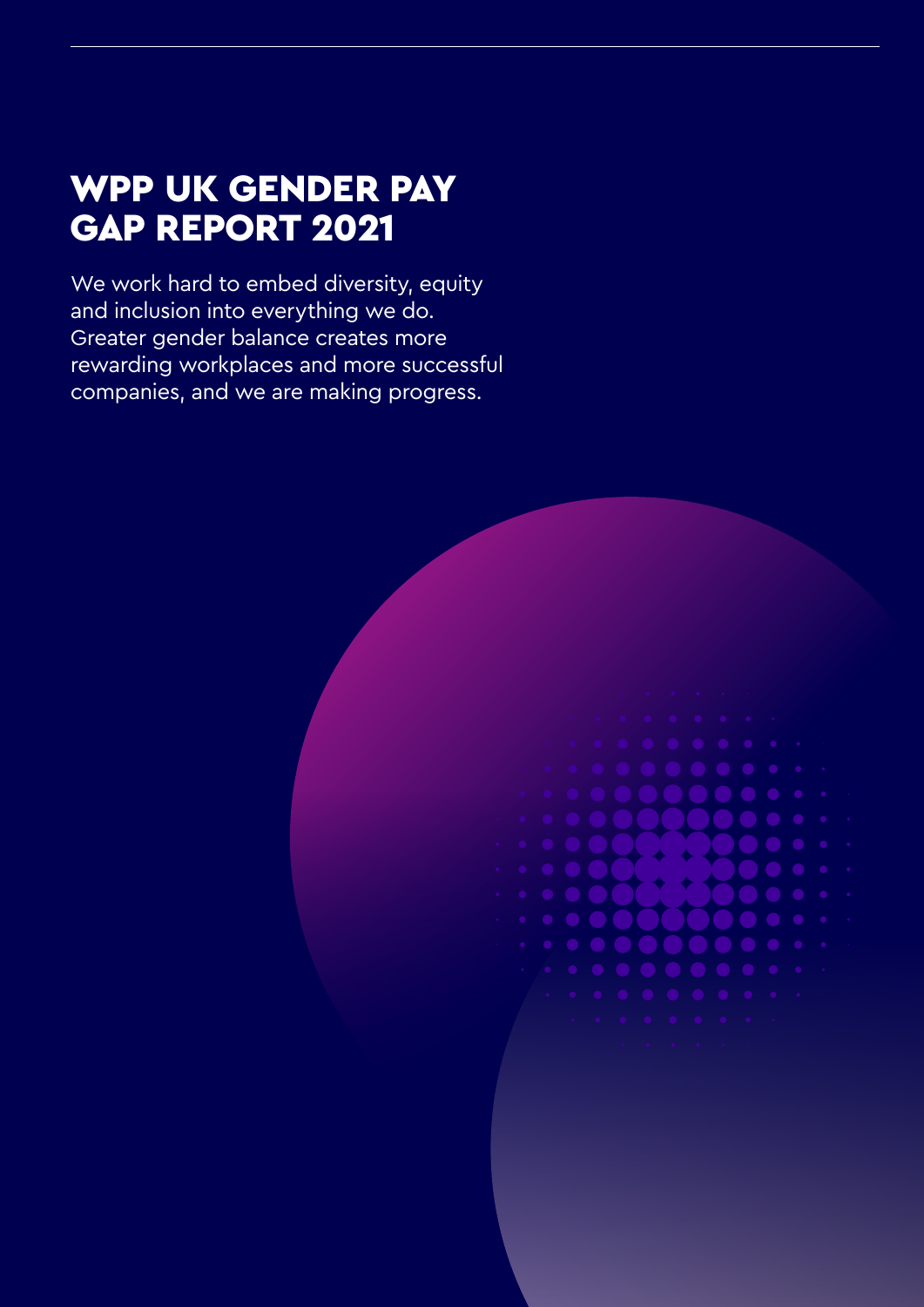

ЛΠ WE WILL CONTINUE TO BUILD BETTER FUTURES FOR OUR PEOPLE AND INVEST IN AN INCLUSIVE CULTURE, ONE WHERE EVERYONE HAS THE OPPORTUNITY TO GROW THEIR CAREERS AND DO THEIR BEST WORK."

**Jennifer Remling** Global Chief People Officer

### INTRODUCTION

### MAKING PROGRESS

We continue to focus on driving greater gender balance throughout the Company and, in particular, at the most senior levels. There's more to do, but we're moving in the right direction: female representation amongst the top quartile of earners in the UK continues to increase, reaching 42% in 2021.

We are now ranked eighth out of 100 for gender representation among senior leaders and at board level in the UK FTSE Women Leaders Review. And this year, WPP was recognised as a Leader in the Bloomberg Gender-Equality Index for the fourth year in a row.

Our 2021 consolidated UK gender pay gap decreased to 15.6% (median) and 22.2% (mean) from 17.5% and 24.6% respectively in 2020. 54% of our individual companies decreased their median and mean pay gaps. In 2021, our median gender bonus gap reduced to 20.3%, compared with 50.0% in 2020, reflecting the lower levels of bonuses paid due to the impact of the pandemic.

Despite this progress, we know we need to go further to close the gender pay gap by focusing on gender balance in the highest pay quartiles.

#### INVESTING IN FEMALE LEADERS

Our gender pay gap is driven by gender imbalance at the highest levels across the Company, and to further narrow our pay gap we are focusing our efforts on attracting and promoting more women into senior roles. During 2021, we invested in a number of initiatives to support this goal including:

– The expansion of Elevate, our US-based sponsorship programme, to the UK. Elevate is designed to provide tools to support Black women in their career growth, personal development and wellbeing. In 2021, 20% of participants were either promoted or received a raise within eight weeks;

- Focusing on our development programmes designed for women, including Walk the Talk and Fast Forward, which provide coaching and guidance for women on how to navigate their careers
- Enrolling our senior leaders on Maestro an immersive and experiential programme focused on helping individuals explore and develop their client leadership impact and potential. 68% of participants on the main Maestro programme identified as female
- Partnering with Google to launch #IamRemarkable, an initiative that empowers women to speak openly about their accomplishments, acknowledge their remarkable attributes and improve their self-promotion skills. The programme was launched in six locations (United States, UK, Hong Kong, India, Spain and South Africa) with 65 trained facilitators
- Expanding our NextGen Leaders programme, which provides learning and growth opportunities for early-career talent to create a more diverse pipeline. In our second series, we welcomed 1,400 participants, 65% more than in 2020 – 60%1 of whom were female
- Partnering with Brixton Finishing School and the Uninvisibility Project to launch a free training programme, VisibleStart, in the UK for women over the age of 45 who want to enter or rejoin the industry
- Launching our diverse candidate slate policies in the UK, United States and APAC, which means that for the first time roles are now specifically marketed and accessible to candidates from underrepresented groups
- Introducing updated parental leave policies across WPP companies in the UK and United States, recognising the challenges of balancing work with family responsibilities and their disproportionate impact on women in the workplace.

# 60%

**of the 1,400 people on our NextGen Leaders programme were women**

# 83%

**of our women believe the Company is committed to creating an inclusive work culture**

# 56%

**of the 4,500 participants in our global learning programme were women**

#### LOOKING AHEAD

We will continue to invest in and prioritise the development of women at all levels knowing that it is a top priority for our people and the future success of our business. We will promote a culture of continuous self-development and ensure we have the right development opportunities, at the right time. In doing this, we will give women the skills and capabilities they need to progress into more senior roles. To help us deliver these goals we will continue to improve accountability, with DE&I goals linked to leaders' bonus compensation schemes and quarterly reviews to measure their progress.

<sup>1</sup> 60% reflects those participants who responded to the survey.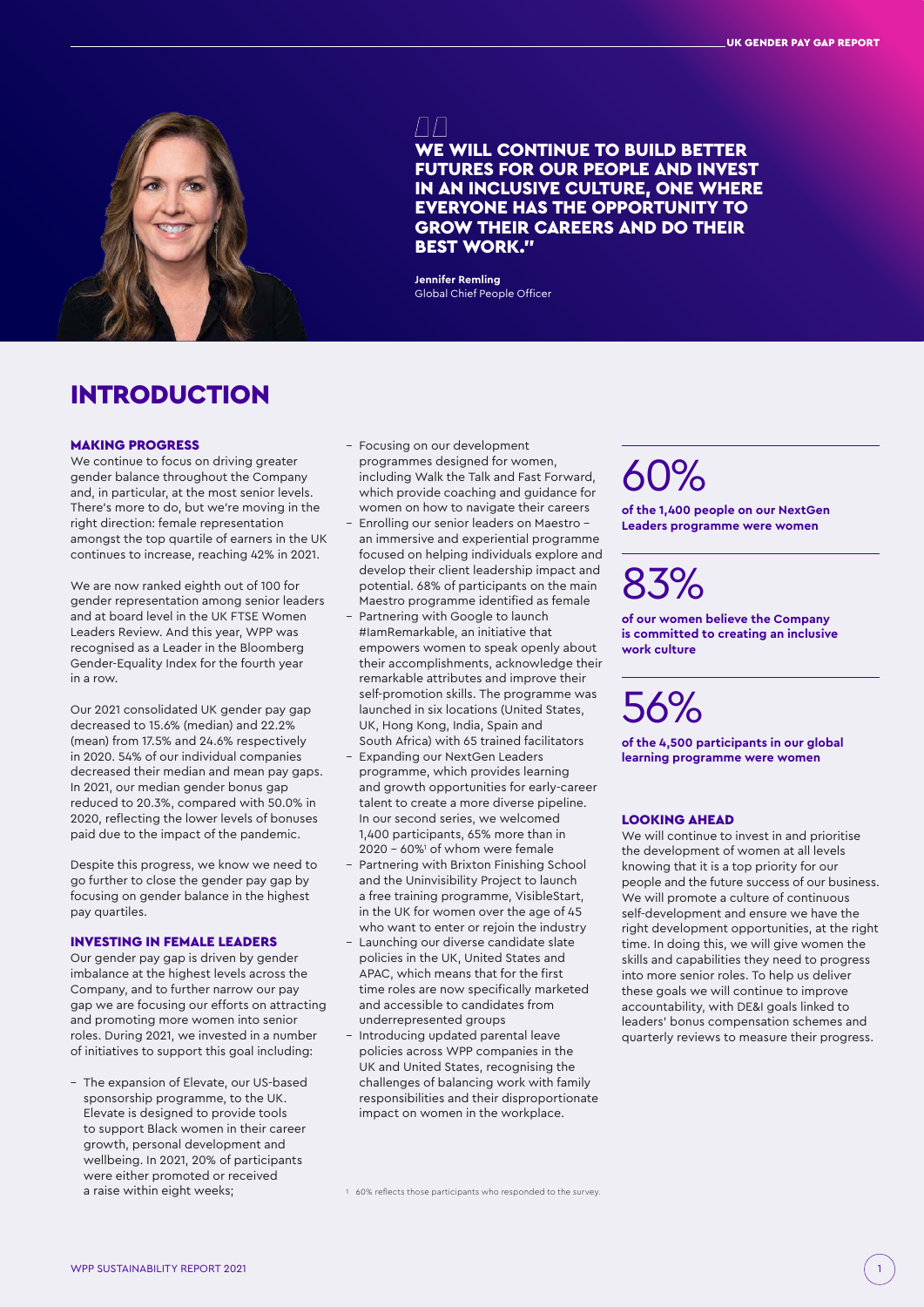### THE WPP NETWORK

The UK Government requires all UK companies with 250 or more employees to report their gender pay gap information on an annual basis.

WPP's subsidiaries in the UK employ over 10,000 people in aggregate. To give the most representative picture of WPP overall, we publish the consolidated data for all our UK companies with at least 250 employees.



**The data for our individual businesses can be found on page 3**